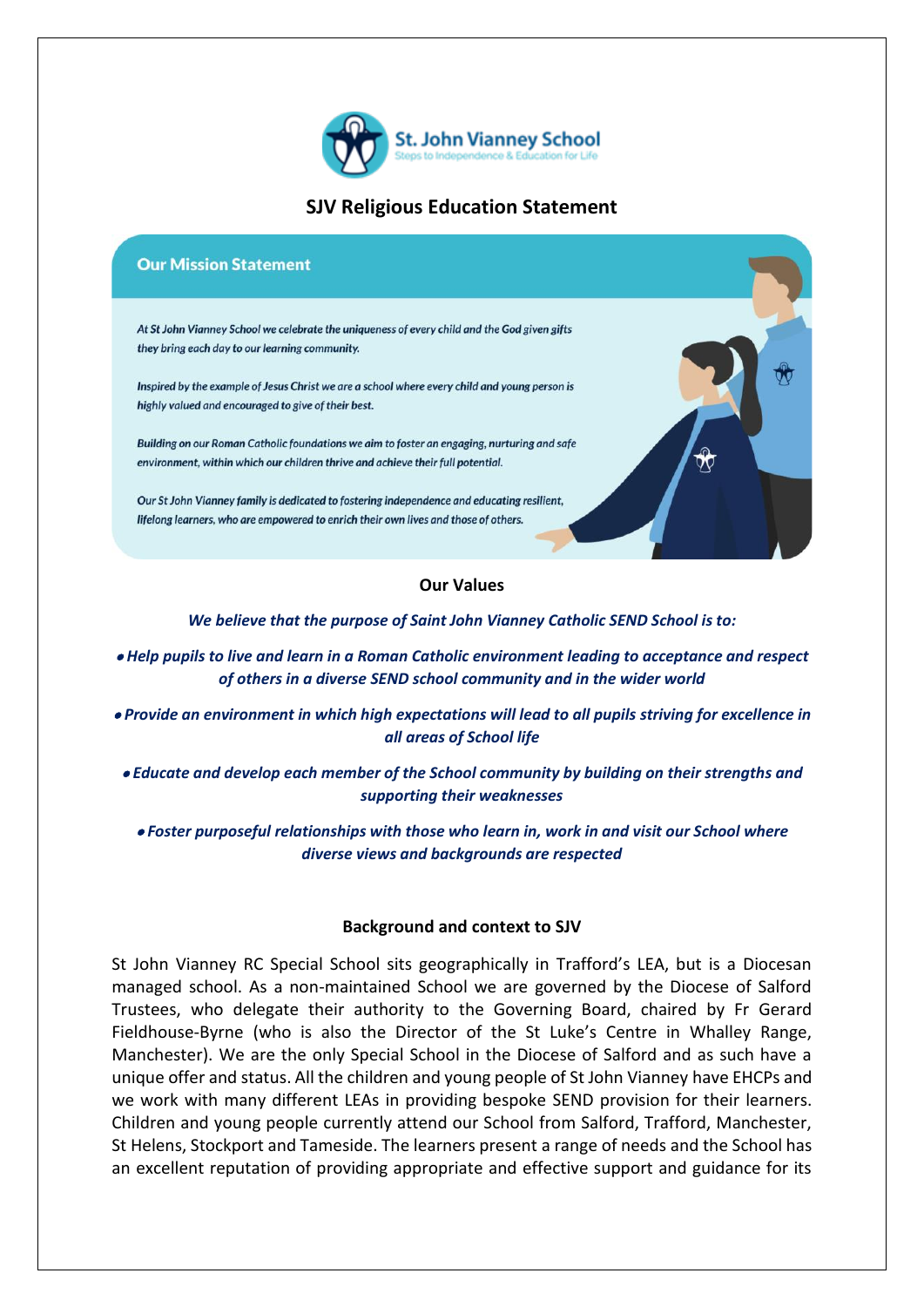children and young people. The School is nationally accredited for its excellent ASC provision. Our last re-accreditation was in January 2020. In January 2022 the School was awarded a 'Commendation' by the National Autistic Society for its 'enrichment' activity.

In July 2019 the School was subject to a Section 48 RE inspection and was graded as 'Outstanding' in all areas of its RE provision.

### **The Place of RE in the School**

Pupils who follow the RE programme in our School gain a deep awareness of their own and others' identities; they wrestle with the mysteries of life and the answers given by a wide variety of religions and beliefs; they develop a clear sense of what is of real value in the world today.

Pupils who follow the RE programme in our School gain a deep knowledge and understanding of the teachings, practices and life stories expressed in a variety of ways within Christianity and other principal religions and world views. Through reflection on their own beliefs and values in the light of their learning, they grow in respect for themselves and others.

Pupils who follow the RE programme in our School encounter the transformative power of religions and beliefs in people's lives – in the Greater Manchester area, in the UK and in the wider world. They demonstrate curiosity about men and women of faith and commitment who have changed individual lives, society and culture. Through RE, they feel compelled to imagine and contribute to the creation of a better world for all.

It is important for young people to acquire a better understanding of the role that religions play in today's pluralistic world. The need for such education will continue to grow as different cultures and identities interactions with each other through travel, commerce, media or migration. Although a deeper understanding of religions will not automatically lead to greater tolerance and respect, ignorance increases the likelihood of misunderstanding, stereotyping, and conflict.

The foundation of our Religious Education aims and work can be found in the School Mission Statement. St. John Vianney School recognises and accepts that each individual is unique and of equal value in God's eyes.

At St. John Vianney School we recognise that each pupil has his or her own place in God's eternal plan for our salvation. The RE delivery seeks to foster these aims, throughout its work, and in its interaction with others, and seeks to fulfil these aims through the teachings of Jesus Christ. To this end our aim is to give each pupil a good understanding in all aspects of Religious Education.

Each pupil will have equality of opportunity regardless of gender, race, disability, religious belief, sexual orientation and gender reassignment to develop the knowledge and skills that they will require for their future education in their lives ahead. The approaches and areas of knowledge to be studied and the skills taught will be within the framework set out in the Salford Diocesan RE Project Guidelines.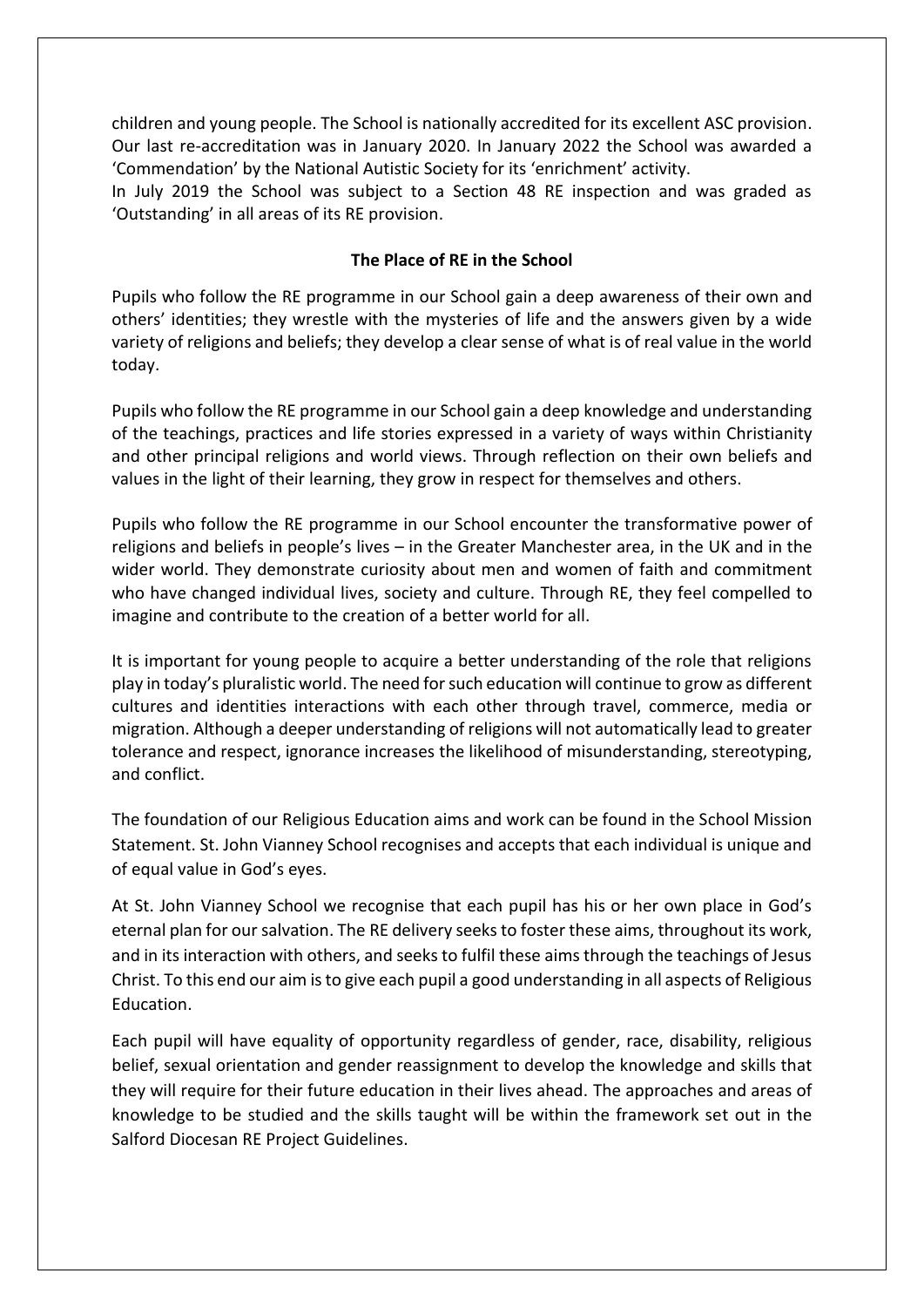**The Salford Diocese Guidelines in Religious Education** states that the programme of Religious Education "must start from and build on a Christian understanding of the child and this means, first of all, recognition of each pupil's uniqueness and worth as a human being, made in God's image, with an eternal destiny."

These statements form the rationale upon which the RE team's work and objectives are organised. We accept that we are all on a faith journey to God and, as teachers of Religious Education; we must meet our pupils where they are on their faith-journey. It is our task to enable our pupils to discover their faith and to give them knowledge, skills and experiences so that their faith can grow and develop. We aim to bring them to knowledge and understanding of God, His love for them and His plan for their lives, made known to them through Jesus.

## **Curriculum Content**

RE is a core subject in our school, alongside English, Maths and Science, and therefore we devote minimally 10% of our curriculum time to its delivery. We adhere to the Diocesan Curriculum Directory guidelines and learning outcomes. This provides a cohesive approach and opportunities for a diverse liturgical programme, including whole school Mass, assemblies and celebrations, as well as displays which are made relevant for every child.

For pupils in Key Stages 1-3 the programme of 'Come and See' is adapted for the complex needs of our learners. This ensures that Religious Education is based on the guidelines in the Diocesan Curriculum Directory.

Pupils in Key Stage 4 follow a programme of Religious Education leading to the 'Salford Diocese Certificate in Religious Studies'. This programme has been written by the RE and Catholicity coordinator at St John Vianney School. St John Vianney is the lead school for the Diocese. The wider use of the Certificate is coordinated through St John Vianney, on behalf of the Diocese.

Pupils in Key Stage 5 follow the 'The Extended Certificate in Education'. This scheme of work for the Diocese is also coordinated for the Diocese by the School Coordinator for RE, so that there is a suitable special needs course for post 16 learners. Differentiated outcomes for all learners have been developed; both Certificates now have Pass, Merit and Distinction rather than just pass or fail. Throughout the delivery of the programme teachers adopt strategies which draw on pupils' own knowledge, ideas, feelings and experiences and which will enable pupils of all abilities to fully participate in the learning process.

Religious Education has a role to play in the language and literacy development of all pupils by introducing them to the language involved in Religious Education and its appropriate use, introducing them to a variety of literacy forms in the scriptures and developing writing skills. This is enhanced through participation in discussions, assemblies and liturgies, where speaking and listening skills are developed.

Whilst formal Religious Education lessons will provide the main teaching and learning opportunities, wider Religious Education experiences and activities are recognised and used when it arises, regardless of curriculum subject. Therefore, teaching in Science, Topic and the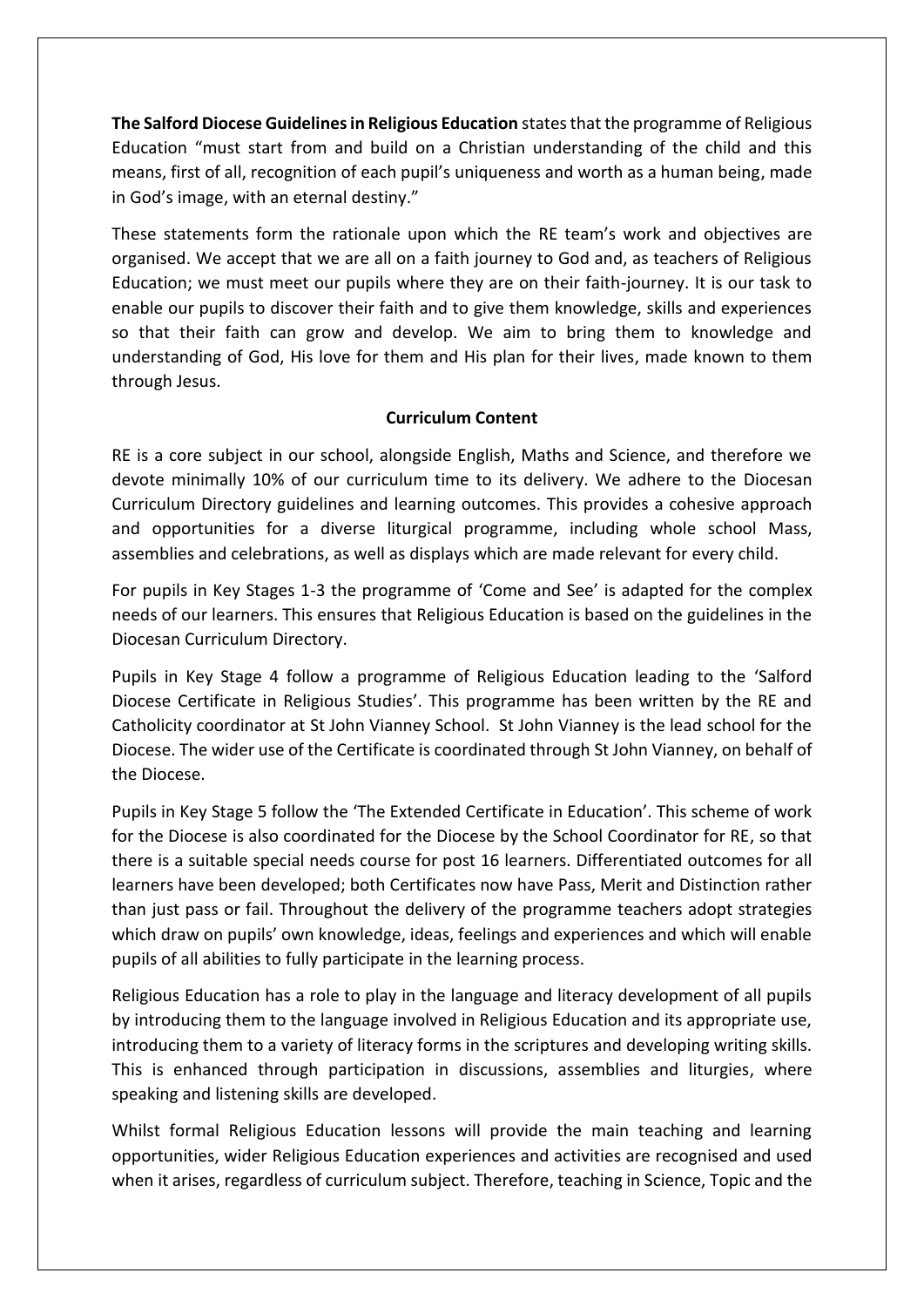Creative subjects may be utilised, for example, to increase the pupil's sense of awe and wonderment of God and the world around.

The RE curriculum continues to make a significant contribution to pupils' spiritual, moral, social and cultural (SMSC) development. It also supports the development of their knowledge and awareness of Prevent, British Values, Citizenship, keeping children safe and the diversity, equality and cohesion agendas; these are all essential contributing factors in providing outstanding RE teaching and learning for all pupils.

Pupils will have access to a range of resources including books, posters, worksheets, videos, ICT and artefacts suited to their age and ability.

At St John Vianney School Religious Education is integrated into the whole life of the School. We encourage behaviour and values based on love, trust, and respect for one another; Jesus' law of love, "**This is my commandment: love one another, as I have loved you." (John 15:12)**

## **Assessment, Recording and Marking**

The assessment of Religious Education at St John Vianney School is designed to assist our children's learning and to enable them to strive for a feeling of confidence and success in their understanding of the Catholic faith. Progress is monitored through discussion, questioning, posing problems and giving opportunities to present their knowledge to others in a variety of ways, e.g. class assemblies. Attainment level records are completed using our assessment platform, SOLAR, which plots each child's progress against the framework statements designed for RE in our special school. This evidences the children's levels of understanding and their learning successes and also informs planning for staff.

Marking is undertaken in line with the School's marking policy. Marking of children's religious work is always positive and supportive to encourage the child in his/her faith journey. Our marking policy provides opportunities for all children to regularly revisit learning and make improvements through 'green pen', MAD (Make a Difference) time.

All Staff at St John Vianney School are either Roman Catholics or are sympathetic to the teaching of the Catholic faith, which permeates all aspects of our School life. Through example, commitment and teaching, the children are encouraged to develop a loving and trusting relationship with God, an experience which it is hoped will influence their attitudes to life and their relationship with other people. All teaching staff have the responsibility of teaching Religious Education to the children in their class. All staff are encouraged to regularly attend relevant courses and CPD requests to support gaps in knowledge and experience are fully supported. Our Catholicity coordinator, (Mrs Garfin), provides training opportunities through the meeting cycle and also promotes external CPD opportunities. The Catholicity Coordinator delivers whole staff training every half term to help support and develop staff in their knowledge and delivery and this underpins our Catholic ethos. Our Diocesan advisor is regularly invited into School to contribute to our staff development and her help and advice is regularly sought around policy and practice.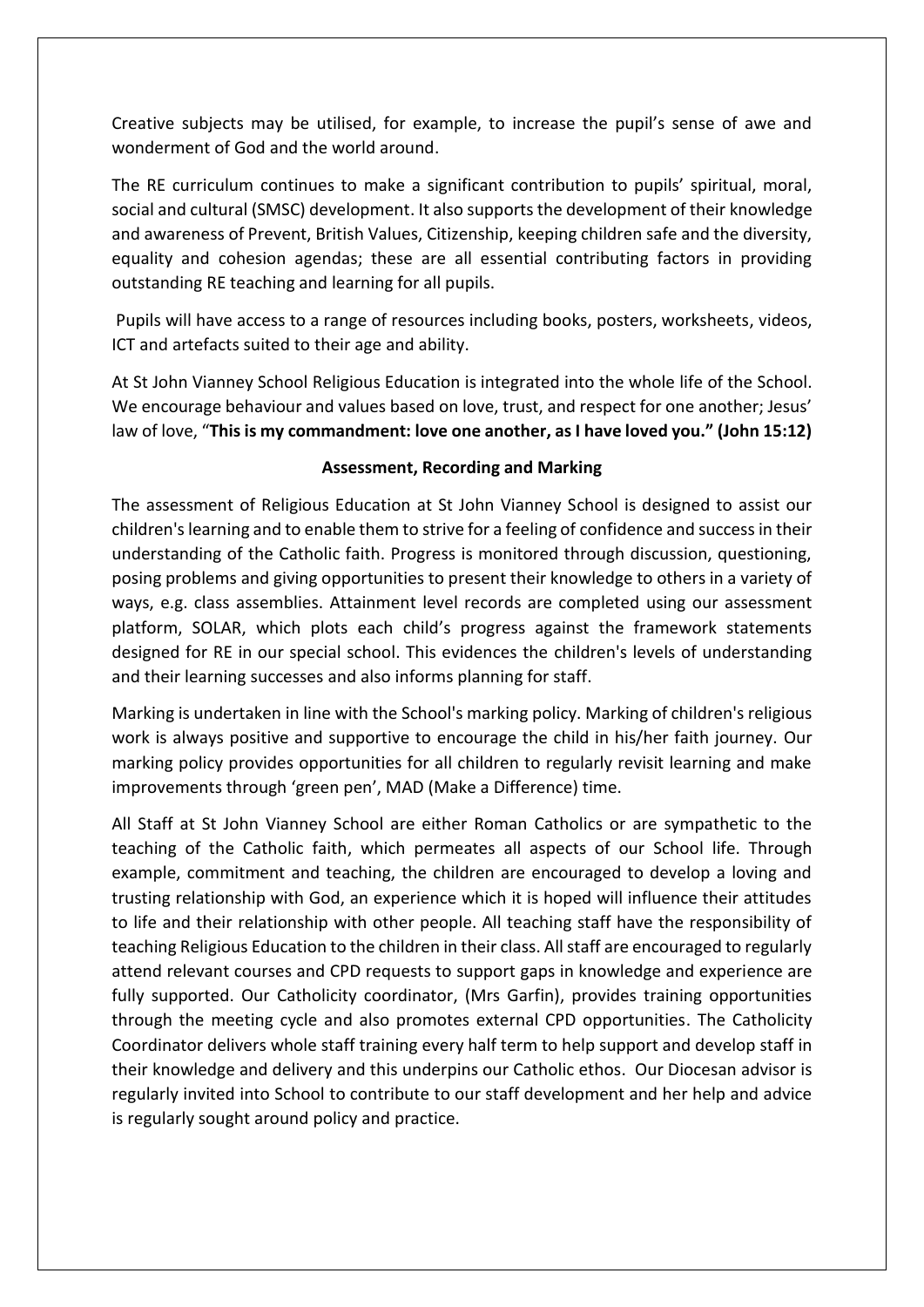### **Home Links**

The School recognises it cannot teach our children without the cooperation of their parents. Parents and Carers are the first educators and they are in partnership with the teachers who have the professional skills to help parents in teaching Catholic faith. We endeavour to do this in an atmosphere of trust and confidence. During the year, parents and friends are invited to join us at many celebrations. At the beginning of the School year we hold a 'Welcome Mass' and a 'Welcome Evening' for all members of our community. We celebrate all key liturgical celebrations and offer Reconciliation twice a year. At the end of the year we hold a goodbye/ leavers Mass to say farewell to anyone leaving us and to thank them for their contribution and commitment to the life of our School. Parents and Carers are always made to feel invited and welcomed into our School for these and other celebrations.

#### **Prayer**

An essential part of the Catholic ethos of the School is the prayer life. The most important aspect of prayer for children is that they realise it is their way of communicating with God. Children are encouraged to pray in different ways according to their age and personal development. Children are introduced to a variety of different ways of praying:

At SJV we have identified our own four pillars of prayer, which are displayed in every classroom.

- 1. Saying (our daily prayers to God)
- 2. Doing (our actions, songs and relationships)
- 3. Thinking (reflecting on our lives and relationship with God)
- 4. Being- (placing ourselves in God's presence)

Children are introduced to a variety of different ways of praying using this approach

- Quiet reflection / meditation
- Praying together
- Writing own prayers
- Prayers through music
- Learning traditional Christian / Catholic prayers

Staff lead prayers at the start of the day, at lunch time and at the end of the day. Staff are encouraged to pray with children, and to be an example and role model for them. Through prayer, we endeavour to develop our relationship with God. All classes have a prayer area, which has displays of children's work. This area 'theme' changes with the liturgical year. Class prayers are established throughout the School and each teacher uses prayers appropriate to age and ability of the class. Candles, pictures and objects are also used as a focus for prayer. Children take part in whole Key Stage assemblies, where children and staff join together to pray. Children are also encouraged to pray using their own prayers.

For staff who may find the delivery of Catholic prayer a challenge, perhaps through their own faith and background, support is given to staff to feel comfortable about prayer delivery, within the context of St John Vianney School. The RE Coordinator is always available to offer